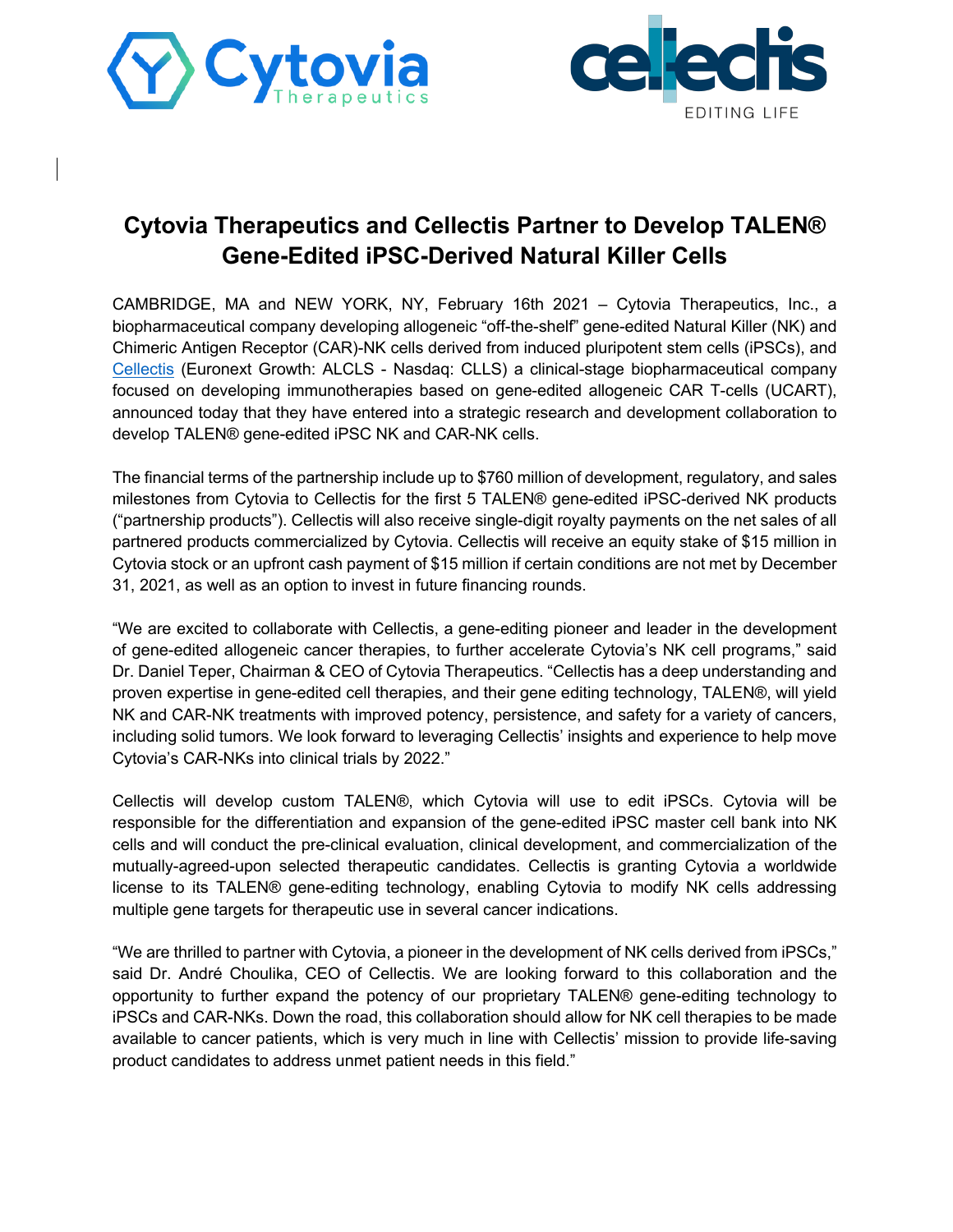



# **About Cellectis**

Cellectis is developing the first of its kind allogeneic approach for CAR-T immunotherapies in oncology, pioneering the concept of off-the-shelf and ready-to-use gene-edited CAR T-cells to treat cancer patients. As a clinical-stage biopharmaceutical company with over 20 years of expertise in gene editing, Cellectis is developing life-changing product candidates utilizing TALEN®, its gene editing technology, and PulseAgile, its pioneering electroporation system to harness the power of the immune system in order to target and eradicate cancer cells.

As part of its commitment to a cure, Cellectis remains dedicated to its goal of providing lifesaving UCART product candidates to address unmet needs for multiple cancers including acute myeloid leukemia (AML), B-cell acute lymphoblastic leukemia (B-ALL) and multiple myeloma (MM).

Cellectis headquarters are in Paris, France, with additional locations in New York, New York and Raleigh, North Carolina. Cellectis is listed on the Nasdaq Global Market (ticker: CLLS) and on Euronext Growth (ticker: ALCLS). For more information, visit www.cellectis.com.

Follow Cellectis on social media: @cellectis, LinkedIn and YouTube.

TALEN® is a registered trademark owned by Cellectis.

## **About Cytovia Therapeutics**

Cytovia Therapeutics Inc. is a biotechnology company that aims to accelerate patient access to transformational immunotherapies, addressing several of the most challenging unmet medical needs in cancer. Cytovia focuses on Natural Killer (NK) cell biology and is leveraging multiple advanced patented technologies, including an induced pluripotent stem cell (iPSC) platform for CAR (Chimeric Antigen Receptors) NK cell therapy, next-generation precision gene-editing to enhance targeting of NK cells, and NK engager multi-functional antibodies. Our initial product portfolio focuses on both hematological malignancies such as multiple myeloma and solid tumors including hepatocellular carcinoma and glioblastoma. The company is establishing R&D and GMP manufacturing operations in the greater Boston area and partners with the University of California San Francisco (UCSF), the New York Stem Cell Foundation (NYSCF), the Hebrew University of Jerusalem, INSERM, and CytoImmune Therapeutics.

Learn more at www.cytoviatx.com and follow Cytovia Therapeutics on Social Media (Facebook, LinkedIn, Twitter**,** and Youtube**).**

## **About Gene-Edited, iPSC-derived NK Cells**

Chimeric Antigen Receptors (CAR) are fusion proteins that combine an extracellular antigen recognition domain with an intracellular co-stimulatory signaling domain. Natural Killer (NK) cells are modified genetically to allow insertion of a CAR. CAR-NK cell therapy has demonstrated initial clinical relevance without the limitations of CAR-T, such as Cytokine Release Syndrome, neurotoxicity or Graft vs Host Disease (GVHD). In addition, CAR-NKs are naturally allogeneic, available off-the-shelf and may be able to be administered on an outpatient basis. Recent innovative developments with the induced pluripotent stem cell (iPSC)-derived CAR-NKs, an innovative technology, allow large quantities of true off-the-shelf, homogeneous genetically modified CAR NK cells to be produced from a gene-edited iPSC master cell bank, and thus hold promise to expand access to cell therapy for many patients.